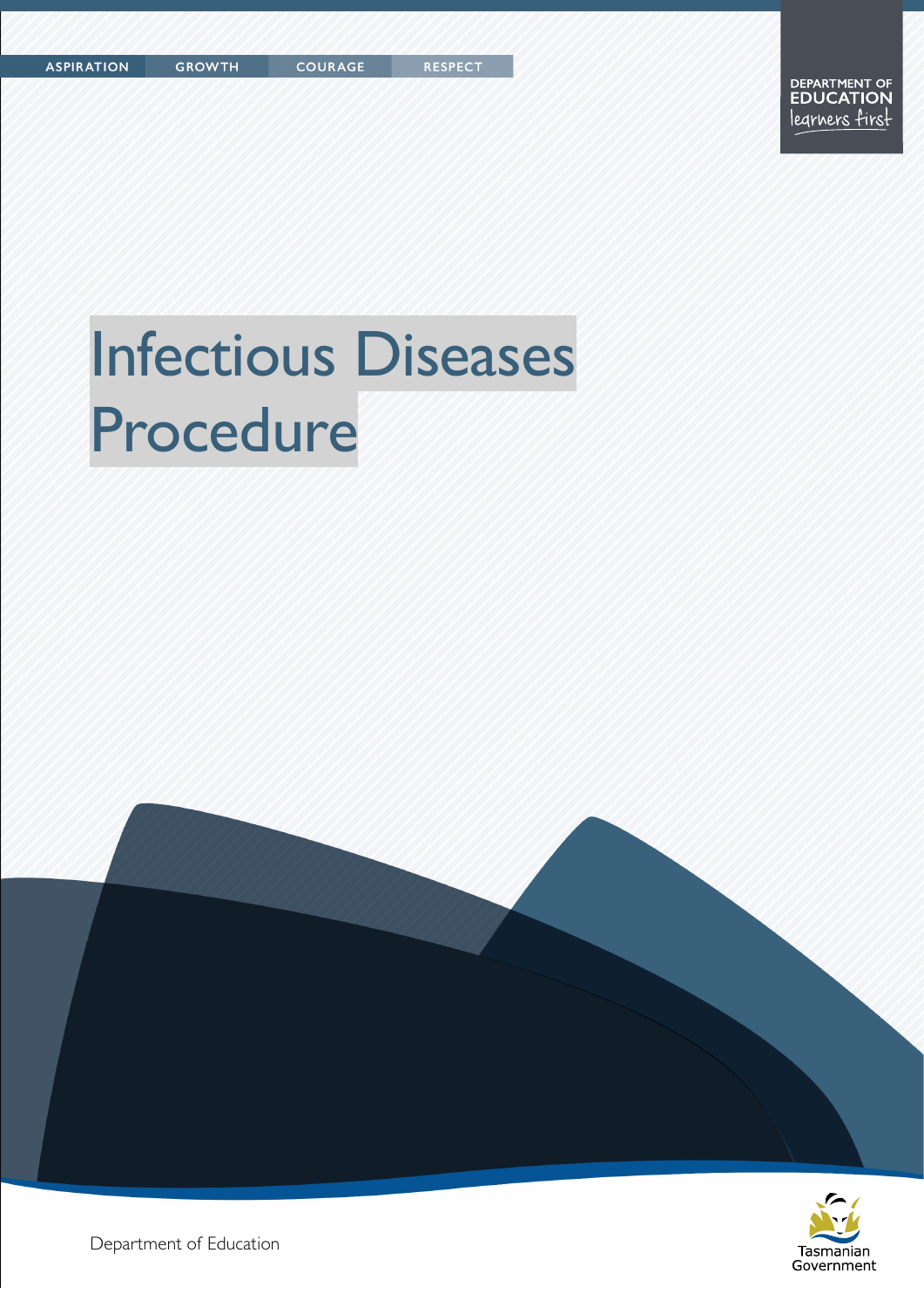# **TABLE OF CONTENTS**

Version 3.0 - 9/09/2019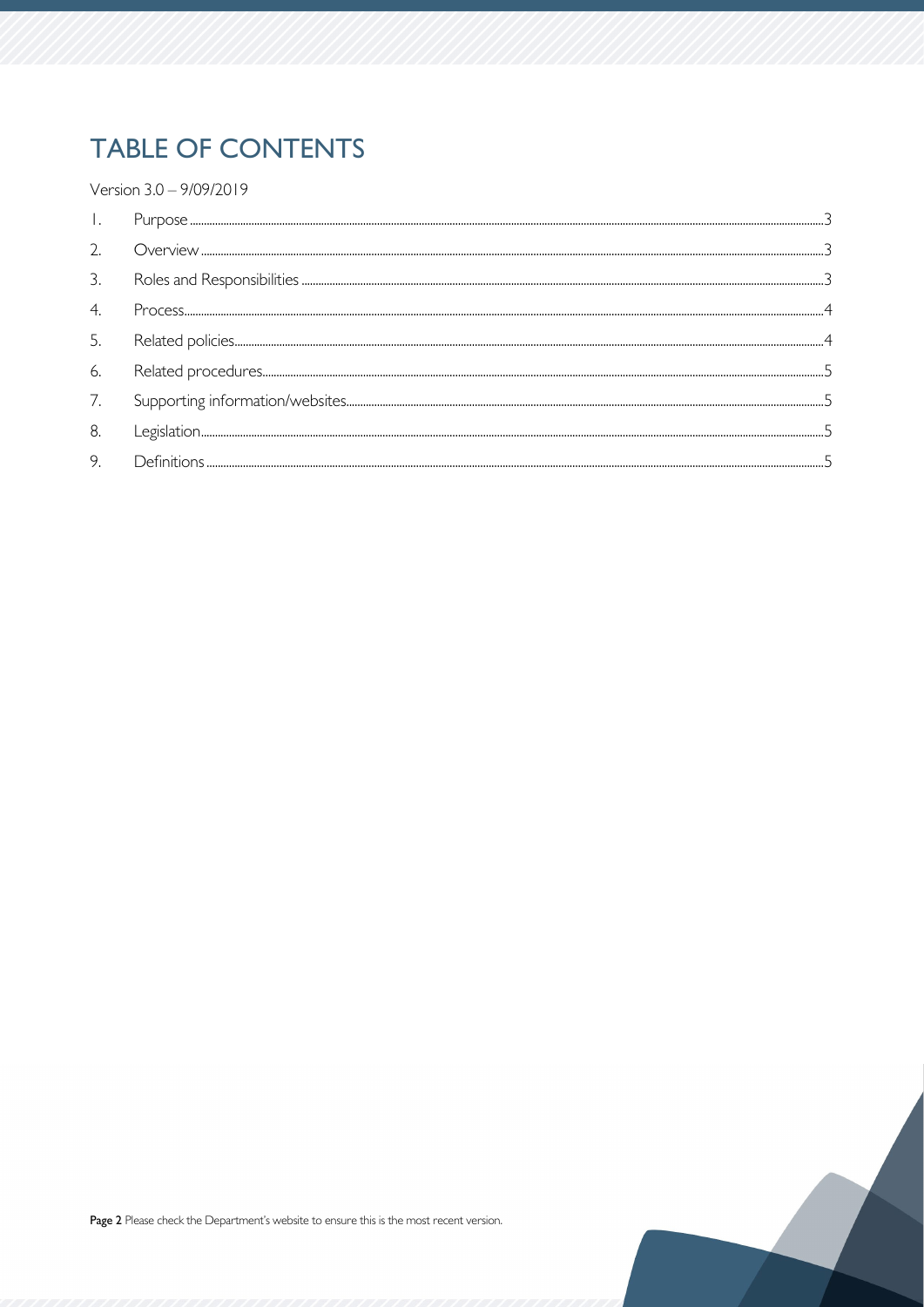# <span id="page-2-0"></span>1. Purpose

The purpose of this Procedure is to improve student, staff and community health by reducing the spread of infectious diseases, and to provide information to schools and other sites for educational provision, staff and parents about actions they should take if an infection is suspected or diagnosed.

# <span id="page-2-1"></span>2. Overview

If there is a suspected or confirmed case of infectious disease at a school, other site for educational provision, or at a school-approved activity, the site manager or staff member in charge is to contact the Tasmanian Department of Health (DHHS), Public Health Hotline on 1800 671 738, who will provide advice.

The site manager or staff member in charge must follow the advice provided by the DHHS Public Health hotline, with regard to issues including exclusion from educational sites, confidentiality and communication with parents, students and the community.

If an infectious disease case is confirmed, the site manager or teacher in charge must notify the relevant Learning Services Director Operations.

Education and care services (e.g. child care services) are required to have their own policies relating to infectious diseases, as per the [Education and Care Services National Regulations \(Regulation 168\)](http://www5.austlii.edu.au/au/legis/nsw/consol_reg/eacsnr422/s168.html).

# <span id="page-2-2"></span>3. Roles and Responsibilities

### **3.1 The Site Manager is to:**

- Contact the Tasmanian Department of Health, Public Health hotline on 1800 671 738
- Provide any information required by the DHHS Public Health Service
- Follow the directions of the DHHS Public Health Service
- Notify the relevant Learning Services Director Operations as soon as practical if an infectious disease case is confirmed
- Complete an incident reporting form.

### **3.2 The staff member in charge of a school-approved activity is to:**

- Contact the Tasmanian Department of Health, Public Health hotline on 1800 671 738
- Provide any information required by the DHHS Public Health Service
- Follow the directions of the DHHS Public Health Service
- Notify the educational site manager (e.g. Principal or program leader) as soon as practical
- Notify the relevant Learning Services Director Operations as soon as practical if an infectious disease case is confirmed
- Complete an incident reporting form in consultation with the site manager.

### **3.3 Parents/Carers are to:**

- Notify the site manager as soon as possible, if
	- − They have reasonable grounds for believing that their child may have an infectious disease
	- − They have reasonable grounds for believing that their child has been in contact with person diagnosed with an infectious disease

Page 3 Please check the Department's website to ensure this is the most recent version.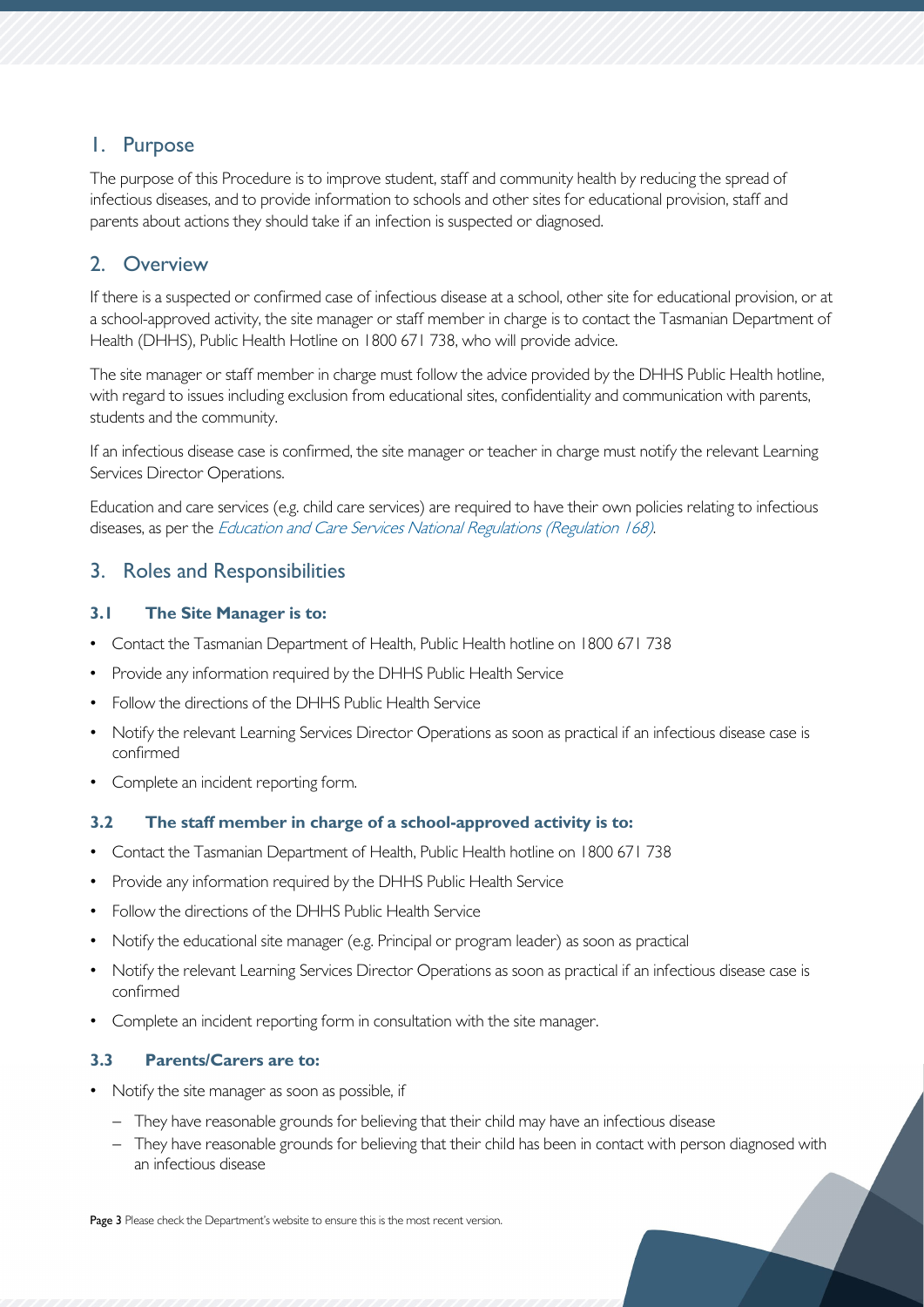- − Their child has been diagnosed with an infectious disease.
- Comply with the directions given by the site manager, DHHS Public Health Services, and/or Learning Service.

### **3.4 The Learning Services Director Operations is to:**

- Liaise with schools and site managers, where required
- Liaise with the Public Health Service, where appropriate
- Escalate information to the Department's Executive, where appropriate.

# <span id="page-3-0"></span>4. Process

- If there is a suspected case of infectious disease at a school, school approved activity, or site for educational provision, the site manager or staff member in charge must contact the Tasmanian Department of Health, Public Health Hotline on 1800 671 738.
- The site manager or staff member in charge is to provide the Public Health Service with any information requested or required by the Public Health Service regarding the suspected or confirmed case, and any other relevant information.
- The Public Health Service will provide information on the course of action to be taken, including required diagnosis, periods of exclusion from school, and contact tracing (where relevant).
- The site manager or staff member in charge is to provide the parent/carer of the student, or the student, with any information or direction provided by the Public Health Service regarding the suspected or confirmed case.
- If the site manager is not present (for example, the student is on a school-approved activity such as a camp or sporting event), the staff member in charge is to follow the process above, and notify the site manager as soon as practical.
- Prior to a case being confirmed, staff are not to circulate or publish information about suspected cases. This includes school newsletters, social media, or by sending letters to parents and the community. If a case is confirmed, Public Health will advise on whether the school/centre community should be notified. Schools should consider the best communication method for doing so, and may use the following phrasing if it is useful:
	- − We would like to make our community aware that there has been a confirmed case of <insert name of condition here>. We are following Public Health advice on this matter. Please contact your doctor or the Public Health hotline on 1800 671 738 if you are concerned, or have the following symptoms : <*insert* symptoms here>.
- If the case is confirmed, the site manager or staff member in charge is to notify the Learning Services Director Operations as soon as practical.
- The Director Operations will liaise with the Public Health Service as required, and escalate information to the Departmental Executive, as appropriate (for example, in the event of a cluster or outbreak of infectious diseases).

# <span id="page-3-1"></span>5. Related policies

• [Learner Health Care and Safety Policy](https://documentcentre.education.tas.gov.au/_layouts/15/DocIdRedir.aspx?ID=TASED-4-2986)

Page 4 Please check the Department's website to ensure this is the most recent version.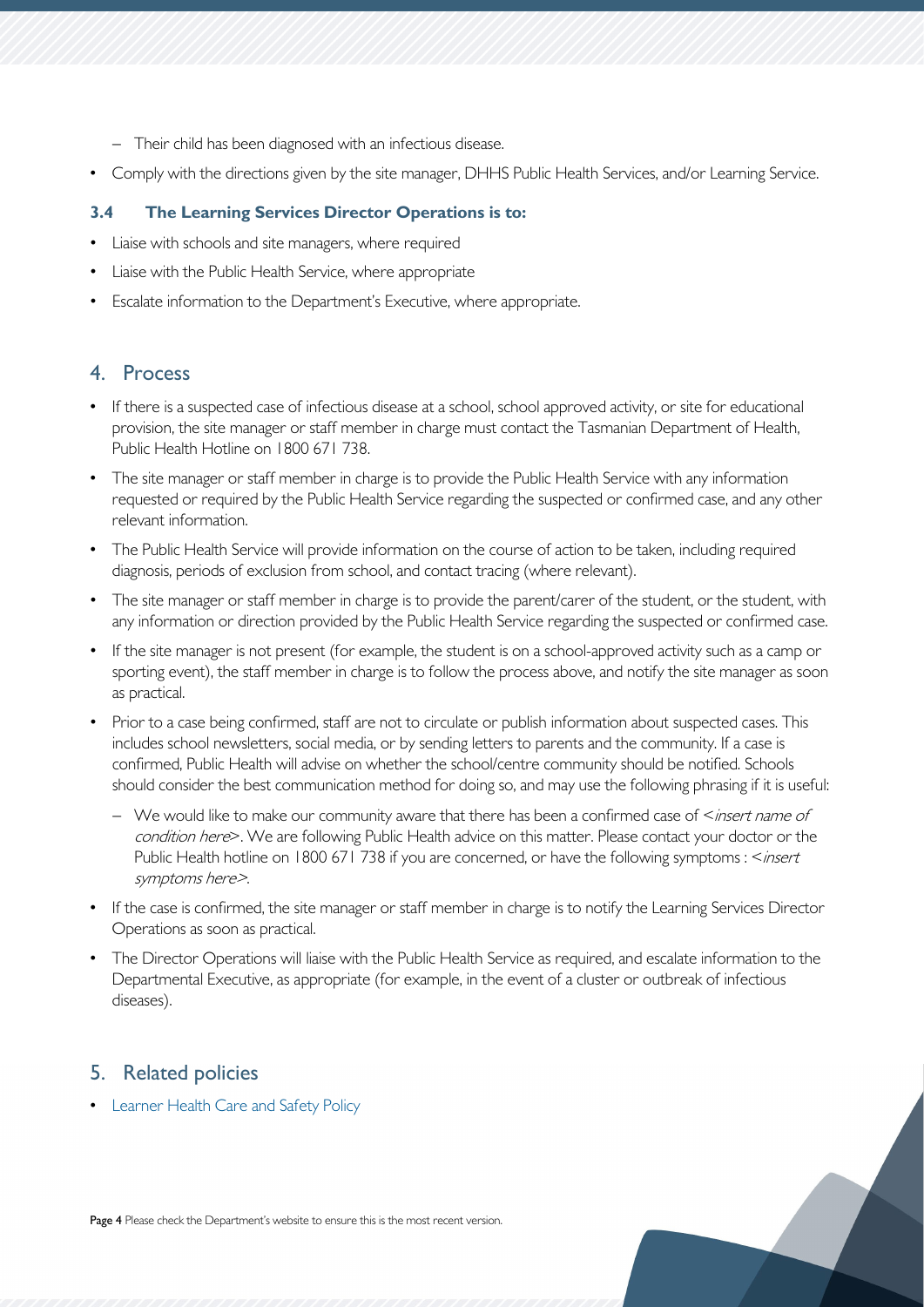# <span id="page-4-0"></span>6. Related procedures

• [Duty of Care on Departmental Sites \(Staff Only\)](https://documentcentre.education.tas.gov.au/_layouts/15/DocIdRedir.aspx?ID=TASED-4-4435)

# <span id="page-4-1"></span>7. Supporting information/websites

- [Tasmanian Department of Health –](https://www.dhhs.tas.gov.au/publichealth) Public Health Services
- **[DHHS Infectious Diseases](https://www.dhhs.tas.gov.au/publichealth/communicable_diseases_prevention_unit/infectious_diseases)**

## <span id="page-4-2"></span>8. Legislation

• [Public Health Act 1997](https://www.legislation.tas.gov.au/view/html/inforce/current/act-1997-086) (Tasmania)

# <span id="page-4-3"></span>9. Definitions

#### Educational Site

A site for provision of educational activities, including schools, colleges, Child and Family Centres, trade training centres, sites for student re-engagement programs or flexible provision of education.

#### Infectious Disease

Diseases caused by organisms such as bacteria, viruses, fungi or parasites. These may be acquired from people, animals, by consuming contaminated food or water, or by environmental exposure. These diseases may pass between people and can make other people unwell.

#### School Approved Activity

An activity that is approved by and/or involves the school, that may occur on site or off site, during school hours or outside of school hours. Examples of school approved activities include excursions, camps and other school group trips.

#### Site Manager

A site manager is in charge of the site for educational provision. Examples of a site manager include a Principal, Child and Family Centre Leader or Program Leader (e.g. Tier 4 flexible education provision program). This may also be the delegate of the Principal or program leader if the usual site manager is offsite for any reason.

#### Staff member in charge

A staff member that is in charge of a site in the absence of the usual site manager, or a staff member that is in charge of a school-approved activity in the absence of the school site manager. An example of this includes the staff member in charge of an excursion (teacher in charge) or school group travel (travel leader).